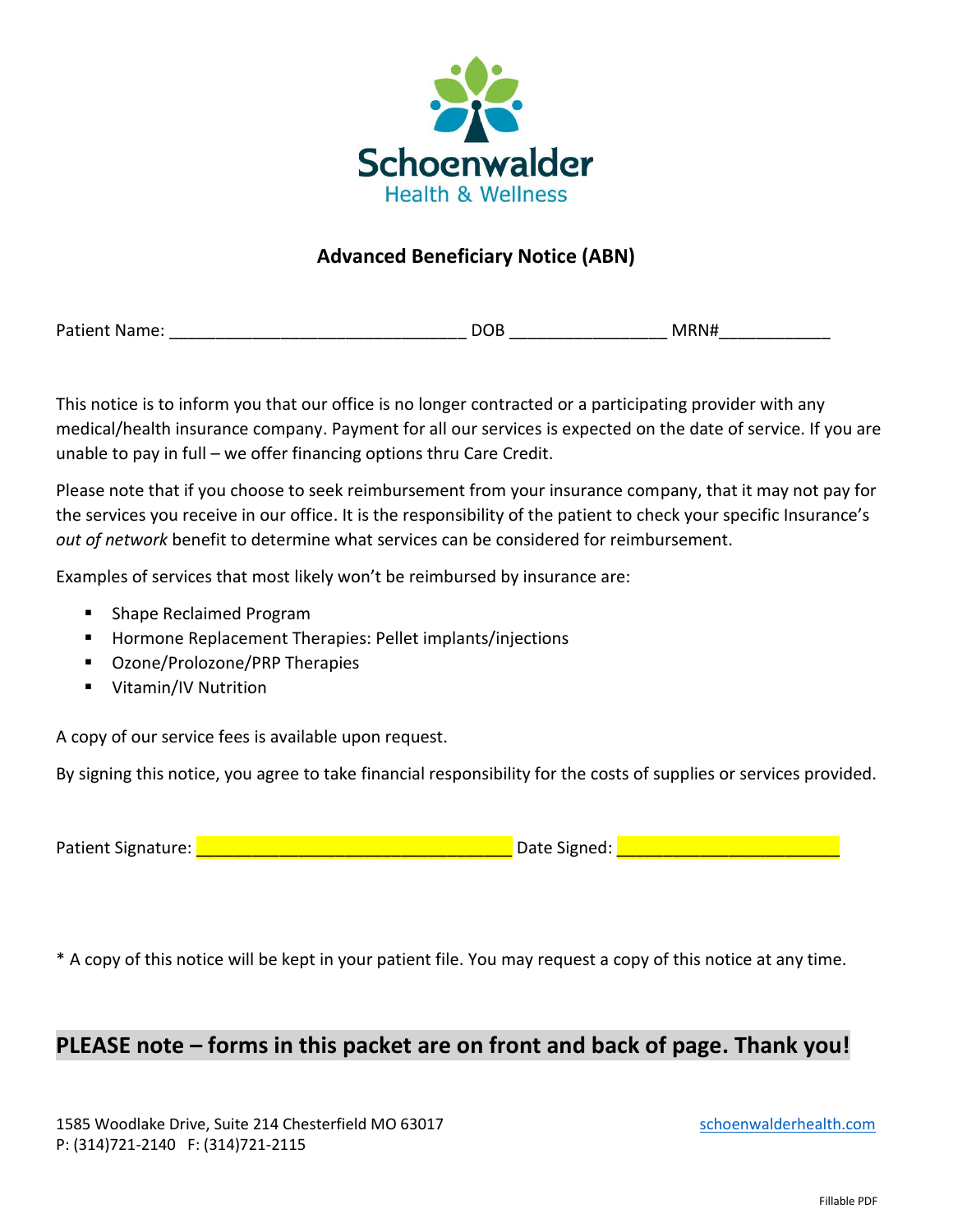## Schoenwalder Health & Wellness Patient Registration Form

| (Please Print)                                                                                                                                                                                                                                                                                                                    |                                  |               |                         |                                                     |                  |            |                                                        |                     |                |                                  |             |                                 |                             |         |                     |
|-----------------------------------------------------------------------------------------------------------------------------------------------------------------------------------------------------------------------------------------------------------------------------------------------------------------------------------|----------------------------------|---------------|-------------------------|-----------------------------------------------------|------------------|------------|--------------------------------------------------------|---------------------|----------------|----------------------------------|-------------|---------------------------------|-----------------------------|---------|---------------------|
| Today's date:                                                                                                                                                                                                                                                                                                                     |                                  |               |                         |                                                     |                  |            |                                                        |                     |                | Schoenwalder Health and Wellness |             |                                 |                             |         |                     |
| <b>PATIENT INFORMATION</b>                                                                                                                                                                                                                                                                                                        |                                  |               |                         |                                                     |                  |            |                                                        |                     |                |                                  |             |                                 |                             |         |                     |
| First:<br>Patient's last name:                                                                                                                                                                                                                                                                                                    |                                  |               |                         |                                                     |                  |            | Middle:                                                |                     |                | $\Box$ Mr.<br>$\square$ Mrs.     |             | $\square$ Miss<br>$\square$ Ms. | Marital status (select one) |         |                     |
| Is this your legal name?                                                                                                                                                                                                                                                                                                          | If not, what is your legal name? |               |                         |                                                     |                  |            | (Former name):                                         |                     |                |                                  |             | Birth date:                     |                             | Age:    | Sex:                |
| <b>□</b> Yes □ No                                                                                                                                                                                                                                                                                                                 |                                  |               |                         |                                                     |                  |            |                                                        |                     |                |                                  |             |                                 |                             |         | $OM$ OF             |
| Street address:                                                                                                                                                                                                                                                                                                                   |                                  |               |                         |                                                     |                  |            |                                                        |                     |                | Social Security no.:             |             |                                 |                             | Home: ( |                     |
|                                                                                                                                                                                                                                                                                                                                   | Cell:                            |               |                         |                                                     |                  |            |                                                        |                     |                |                                  |             |                                 |                             |         |                     |
| P.O. box:                                                                                                                                                                                                                                                                                                                         |                                  |               | City:                   |                                                     |                  |            |                                                        |                     |                |                                  |             | State:                          |                             |         | ZIP Code:           |
| Occupation:                                                                                                                                                                                                                                                                                                                       |                                  |               |                         | Employer:                                           |                  |            |                                                        |                     |                |                                  |             |                                 |                             |         | Employer phone no.: |
| Preferred Form of Communication<br>$\Box$ Cell # $\Box$ Email $\Box$ Text<br>$\Box$ Home #                                                                                                                                                                                                                                        |                                  |               |                         | $\Box$ Other                                        |                  |            |                                                        |                     |                |                                  |             |                                 |                             |         |                     |
| Is it okay for our office to email you? $\Box$ Yes                                                                                                                                                                                                                                                                                |                                  |               |                         | $\square$ No                                        | Email address:   |            |                                                        |                     |                |                                  |             |                                 |                             |         |                     |
|                                                                                                                                                                                                                                                                                                                                   |                                  |               |                         |                                                     |                  |            | <b>INSURANCE INFORMATION</b>                           |                     |                |                                  |             |                                 |                             |         |                     |
|                                                                                                                                                                                                                                                                                                                                   |                                  |               |                         |                                                     |                  |            | (Please give your insurance card to the receptionist.) |                     |                |                                  |             |                                 |                             |         |                     |
| Person responsible for bill:<br>Birth date:                                                                                                                                                                                                                                                                                       |                                  |               | Address (if different): |                                                     |                  |            |                                                        | Home phone no.:     |                |                                  |             |                                 |                             |         |                     |
|                                                                                                                                                                                                                                                                                                                                   |                                  |               |                         |                                                     |                  |            |                                                        |                     |                |                                  |             |                                 |                             |         |                     |
| Is this person a patient here?                                                                                                                                                                                                                                                                                                    |                                  | $\square$ Yes | $\square$ No            |                                                     |                  |            |                                                        |                     |                |                                  |             |                                 |                             |         |                     |
| Occupation:<br>Employer:                                                                                                                                                                                                                                                                                                          |                                  |               | Employer address:       |                                                     |                  |            |                                                        | Employer phone no.: |                |                                  |             |                                 |                             |         |                     |
|                                                                                                                                                                                                                                                                                                                                   |                                  |               |                         |                                                     |                  |            |                                                        |                     | $\overline{(}$ |                                  |             |                                 |                             |         |                     |
| Is this patient covered by insurance?                                                                                                                                                                                                                                                                                             |                                  |               | $\square$ Yes           | $\square$ No                                        |                  |            |                                                        |                     |                |                                  |             |                                 |                             |         |                     |
| Please indicate primary insurance:<br>Subscriber's name:                                                                                                                                                                                                                                                                          |                                  |               |                         | Subscriber's S.S. no.:<br>Birth date:<br>Group no.: |                  |            |                                                        | Policy no.:         |                |                                  | Co-payment: |                                 |                             |         |                     |
|                                                                                                                                                                                                                                                                                                                                   |                                  |               |                         |                                                     |                  | \$         |                                                        |                     |                |                                  |             |                                 |                             |         |                     |
| Patient's relationship to subscriber:                                                                                                                                                                                                                                                                                             |                                  |               | $\square$ Self          |                                                     | $\square$ Spouse |            | $\Box$ Child                                           | $\Box$ Other        |                |                                  |             |                                 |                             |         |                     |
| Name of secondary insurance (if applicable):                                                                                                                                                                                                                                                                                      |                                  |               | Subscriber's name:      |                                                     |                  | Group no.: |                                                        |                     | Policy no.:    |                                  |             |                                 |                             |         |                     |
| $\square$ Self<br>Patient's relationship to subscriber:                                                                                                                                                                                                                                                                           |                                  |               |                         |                                                     | $\square$ Spouse |            | $\Box$ Child                                           | $\Box$ Other        |                |                                  |             |                                 |                             |         |                     |
| IN CASE OF EMERGENCY                                                                                                                                                                                                                                                                                                              |                                  |               |                         |                                                     |                  |            |                                                        |                     |                |                                  |             |                                 |                             |         |                     |
| Full Name:<br>Relationship to patient:<br>Home phone no.:<br>Work phone no.:                                                                                                                                                                                                                                                      |                                  |               |                         |                                                     |                  |            |                                                        |                     |                |                                  |             |                                 |                             |         |                     |
|                                                                                                                                                                                                                                                                                                                                   |                                  |               |                         |                                                     |                  |            |                                                        |                     |                |                                  |             |                                 |                             |         |                     |
| The above information is true to the best of my knowledge. I understand this practice will not submit my claim to insurance. I understand that I am<br>financially responsible for any balance. I also authorize Schoenwalder Health & Wellness or insurance company to release any information required<br>to process my claims. |                                  |               |                         |                                                     |                  |            |                                                        |                     |                |                                  |             |                                 |                             |         |                     |

| Patient/Guardian signature  |      | Date     |  |  |
|-----------------------------|------|----------|--|--|
| <b>PHARMACY INFORMATION</b> |      |          |  |  |
| Pharmacy name:              | Zip: | Phone #: |  |  |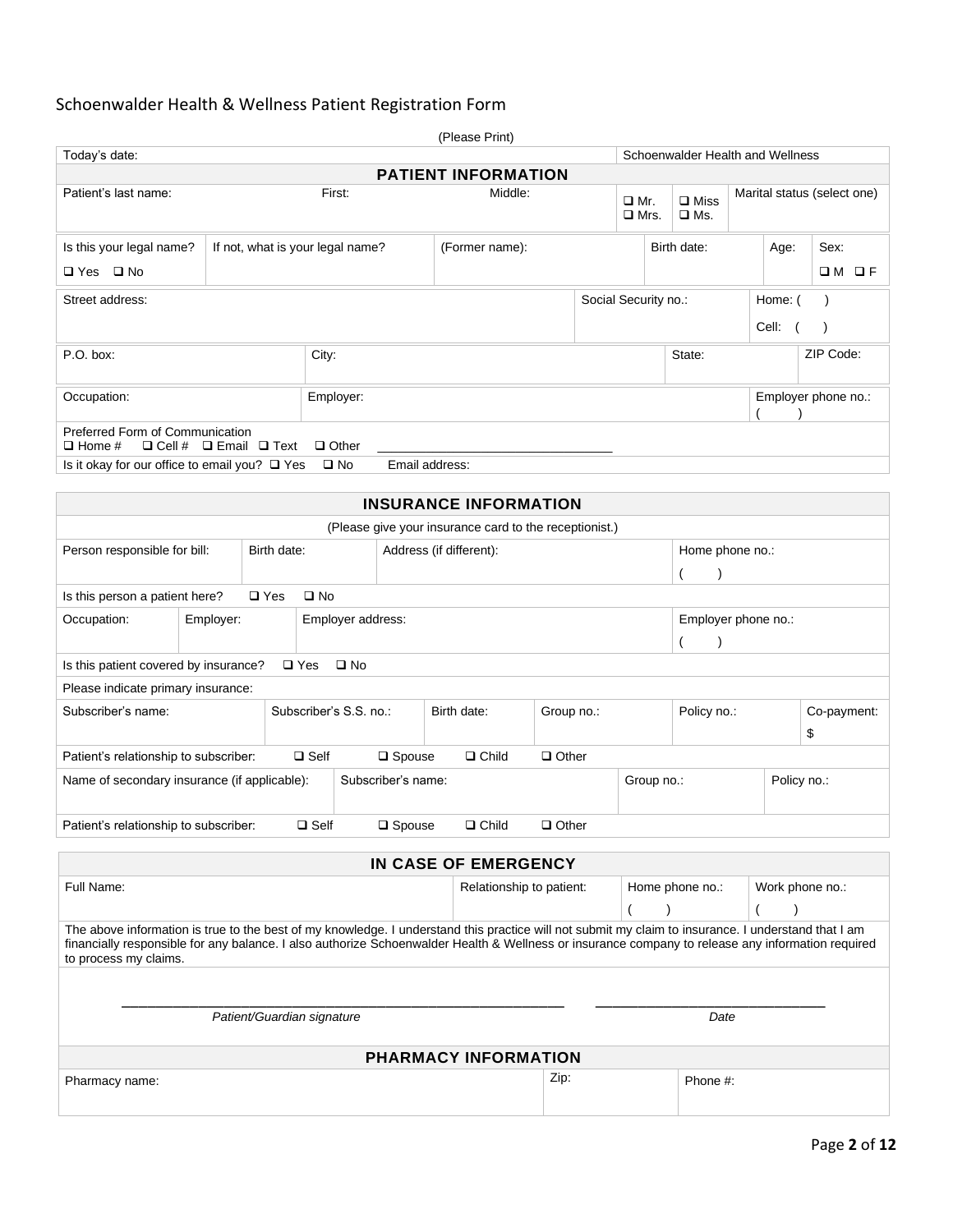

|                                                                                    | _DOB: _______________________ Todays Date: _______________ |
|------------------------------------------------------------------------------------|------------------------------------------------------------|
| Past Medical History - Please list all medical conditions you have been diagnosed: |                                                            |
| <b>Past Surgical History:</b>                                                      |                                                            |
|                                                                                    |                                                            |
| Allergies (Drug, Food or Plant):                                                   |                                                            |
|                                                                                    |                                                            |
| Medications (Please include drug name, dose, and frequency):                       |                                                            |
|                                                                                    |                                                            |
|                                                                                    |                                                            |
| <b>Vitamins/Supplements/OTC MEDS:</b>                                              |                                                            |
|                                                                                    |                                                            |
|                                                                                    |                                                            |
|                                                                                    |                                                            |
|                                                                                    |                                                            |
|                                                                                    |                                                            |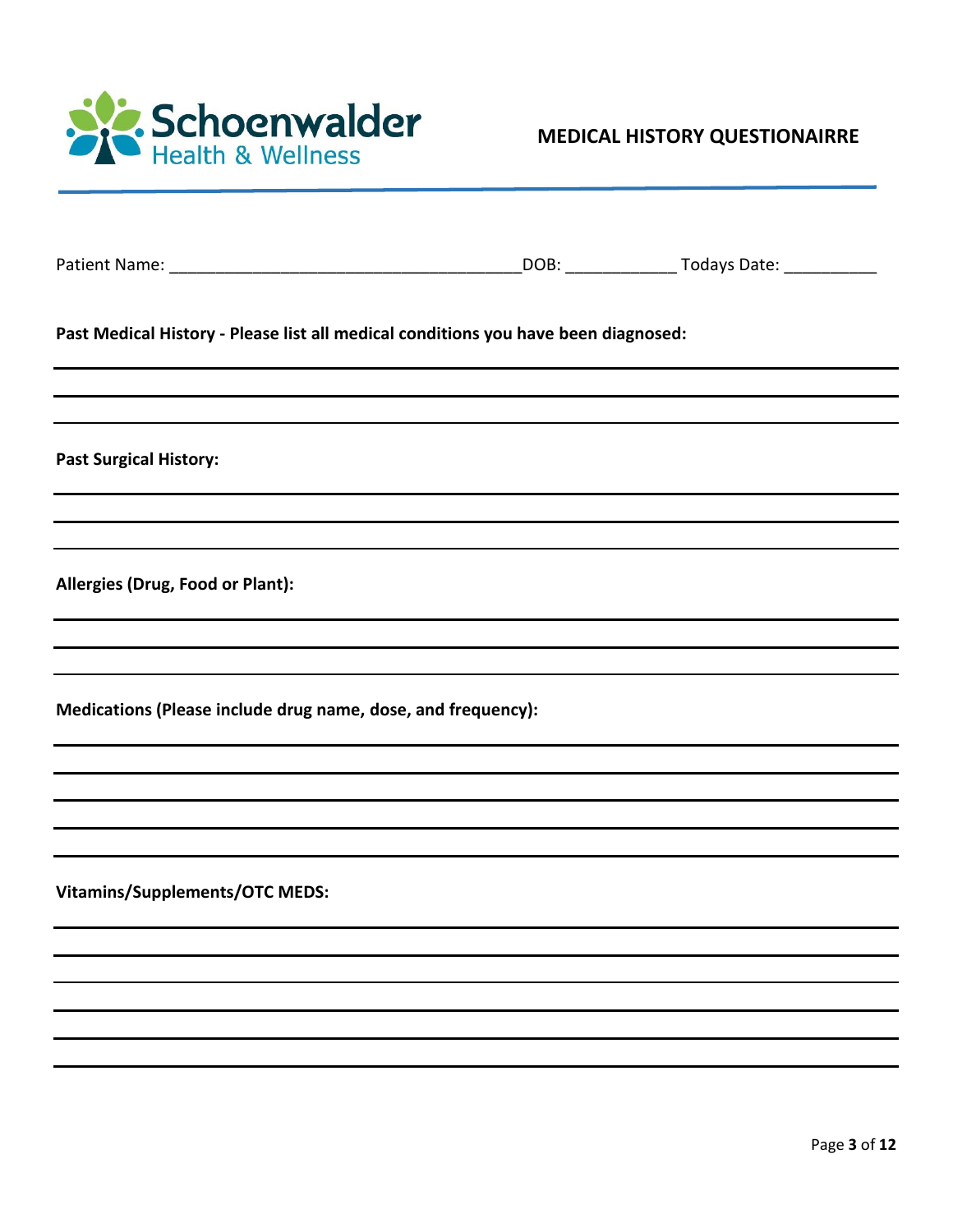**Preventative Medical Exams (Date of most recent):** 

| Bone Density: | Stress test: |
|---------------|--------------|
| Colonoscopy:  | Mammogram:   |
| Other:        |              |

Family History: (Please list any medical conditions for parents/grandparents here-i.e., heart disease, diabetes, hypertension, etc.)

| <b>Social History:</b>                                                                                 |  |  |
|--------------------------------------------------------------------------------------------------------|--|--|
| Tobacco: Yes/No: If yes, how often per day: _____ week: _____ month: _______ Date Quit: _________      |  |  |
| Alcohol: Yes/No If yes, consumption per day: _____ week: ____ month: _______                           |  |  |
|                                                                                                        |  |  |
|                                                                                                        |  |  |
|                                                                                                        |  |  |
|                                                                                                        |  |  |
|                                                                                                        |  |  |
| Environmental Exposures - Work/Home (Secondhand smoke, pesticides, mercury fillings, chemicals, etc.): |  |  |
|                                                                                                        |  |  |
|                                                                                                        |  |  |
|                                                                                                        |  |  |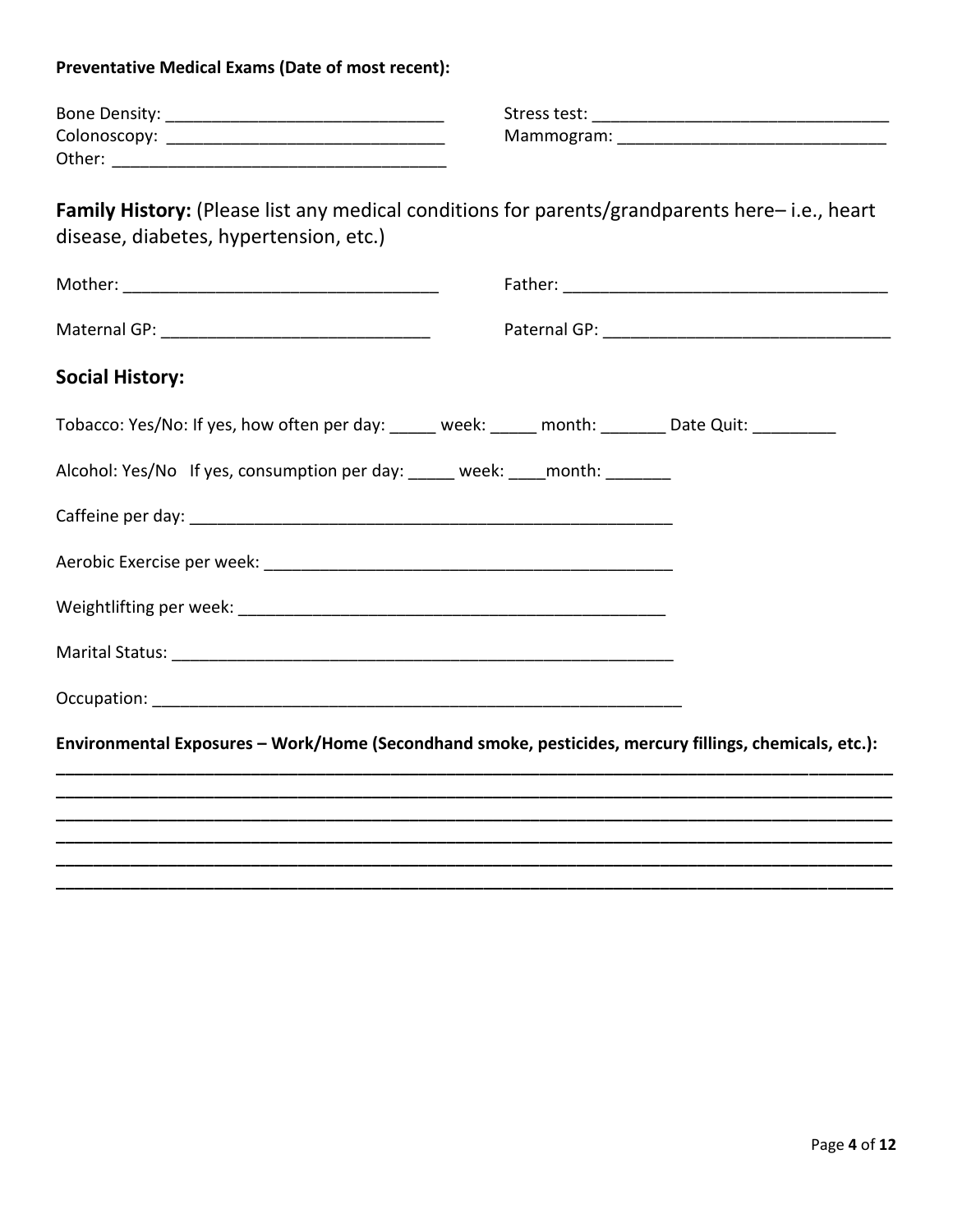

I, the contraction of the contraction of the contraction of the contraction of the contraction of the contraction of the contraction of the contraction of the contraction of the contraction of the contraction of the contra medical care from Michael Schoenwalder, DO, LLC DBA as Schoenwalder Health & Wellness I have chosen to do this of my own free will, because I believe the alternative/integrative, holistic approach to medicine that is practiced by Dr. Michael Schoenwalder or Kristina Plesons, AGNP is more in keeping with my philosophy. I also understand that Dr. Michael Schoenwalder is a Board-Certified Internist, who will employ standard drug therapy for medical management if indicated.

It is my understanding there is an alternative approach to medical care practiced by a significant minority group of physicians, who emphasize the importance of nutrition, exercise, heavy metal detoxification, MTHFR, hormonal imbalances, thyroid optimization, adrenal restoration, and chronic inflammatory response syndrome to mold, Lyme disease, viral and parasite infections. Based on these conditions' various herbal/homeopathic, natural/biologic, nutritional (vitamins, minerals, amino acids, ozone, and glutathione injections), thyroid, cortisol, and hormone injections will be used as the mainstays for restoring a patient to his/her optimal state of health. I realize that such therapy is frequently not as rapid as drug therapy; that it requires a great deal more effort from me, the patient, that the simple administration of a medicine for each complaint, and some medical authorities consider it to be unproven, ineffective, and even unsafe, but the underlying philosophy seems more realistic to me that the simple relief of symptoms. I understand since every individual case has its own inherent uniqueness, Dr. Michael Schoenwalder/Kristina Plesons AGNP cannot warrant or "guarantee" his treatment programs will always result in an improvement of the disease being treated.

I also understand that many insurance plans have clauses that limit coverage to "usual and customary fees for reasonable and necessary services." I realize that some of the integrative/homeopathic medical services provided by Schoenwalder Health & Wellness will not fall under this description, and I do not hold Schoenwalder Health & Wellness responsible for the possible decision by an insurance company that services provided to me are not covered under a specific insurance contract.

I am consulting with Dr. Michael Schoenwalder/Kristina Plesons, AGNP solely for reasons concerning my own health. I am not consulting Dr. Michael Schoenwalder/Kristina Plesons, AGNP in order to provide any information to any enforcement, regulatory, or investigative agency of any kind.

By my signature below, I certify that I have read and understand the above.

Signature: \_\_\_\_\_\_\_\_\_\_\_\_\_\_\_\_\_\_\_\_\_\_\_\_\_\_\_\_\_\_\_\_\_\_\_\_\_\_\_\_\_\_\_\_\_\_ Date: \_\_\_\_\_\_\_\_\_\_\_\_\_\_\_\_\_\_\_\_\_\_\_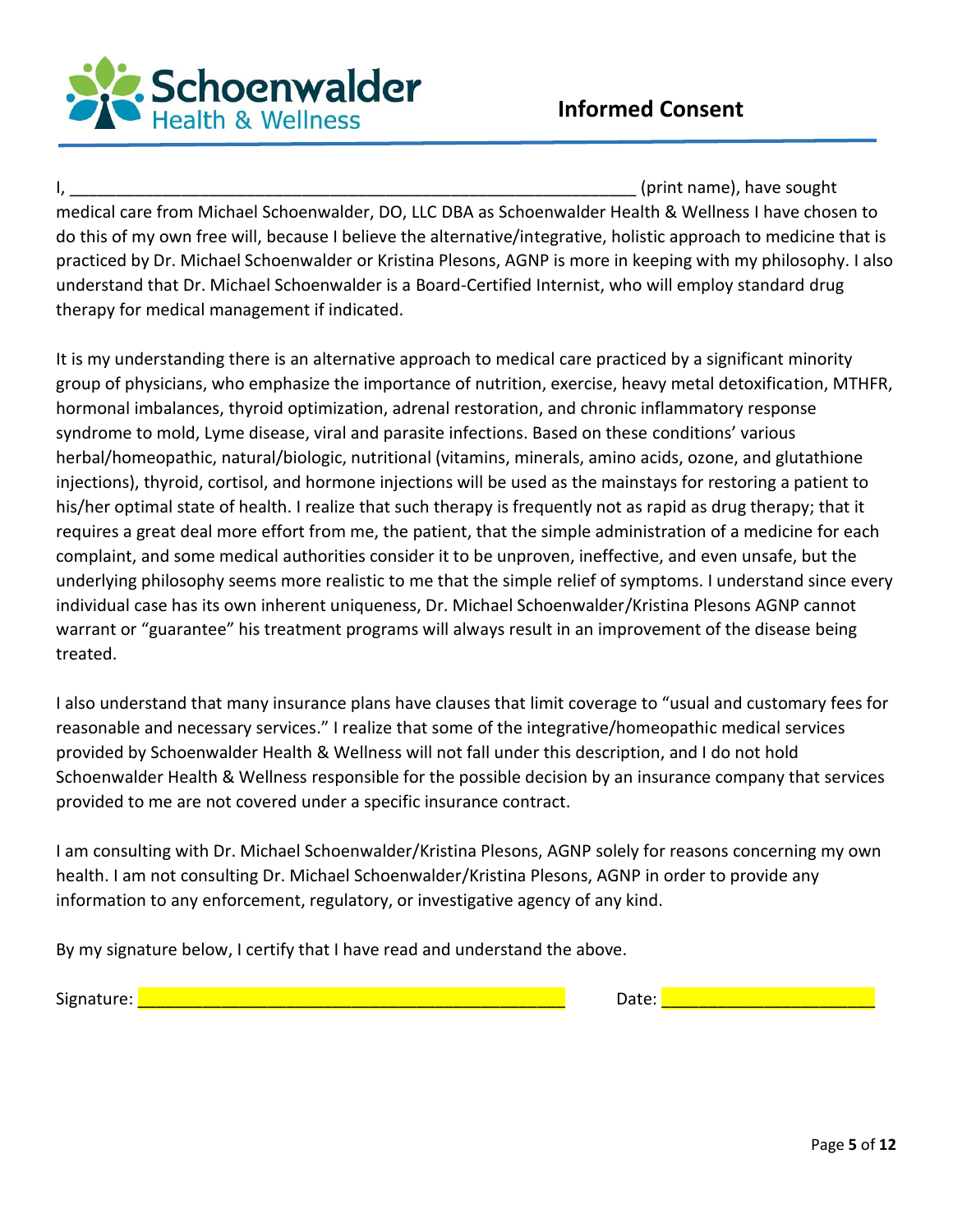

We are honored you have entrusted Schoenwalder Health & Wellness with your care. We look forward to helping you on your journey to reclaiming your health. Our focus will be on prevention of age-related conditions as well as helping you with chronic conditions that are difficult to manage. The following information is to help keep you informed of our practice policies.

**Office Hours: Monday – Thursday 8am – 5:00 pm Friday 8am – Noon.** 

**Telephone Answering Hours: Mon- Thursday 8:30am – 4pm/ Friday 8:30am – NOON.** 

**For Emergency Care after Hours: Call 314-285-4747 (Answering Service) or go directly to an Urgent/Emergency Care facility.** 

**Inclement Weather:** In the event of severe weather, someone from our office will contact you the day before or the morning of your appointment to let you know if our office is closing.

**--------------------------------------------------------------------------------------------------------------------------------------------------**

**Late Arrivals:** If you are more than 15 minutes late, you may be asked to reschedule your appointment as this delay not only affects the physician/nurse practitioner, but also other patients that are scheduled after you.

**Medication Refills:** For all non-narcotic prescriptions please call your pharmacy and request the refills- if additional refills are not available, the pharmacy will contact our office and the request will be responded to within 24 hours.

**For all narcotic/controlled substances** (i.e., Adderall, Percocet, or Hydrocodone), you must be seen in the office at least *every 6 months for ADD Medications/ every 3 months for Pain Medications*. *Our office is not responsible for lost, misplaced, or stolen prescriptions and due to the nature of the medication the prescription will not be replaced.*

### *\*\*WE NEED 24 HOURS NOTICE TO PREPARE ANY PRESCRIPTION THAT REQUIRES A WRITTEN (HARD COPY) SCRIPT.*

**Medication History Consent:** The electronic medical recording software we utilize, offers access to your medical prescription database filled by other physicians. This is a convenient feature to be used only with your consent. Your signature on this form also gives us consent to access your medical prescription history only to be used to update your chart with current medication or for continuation of care. Initial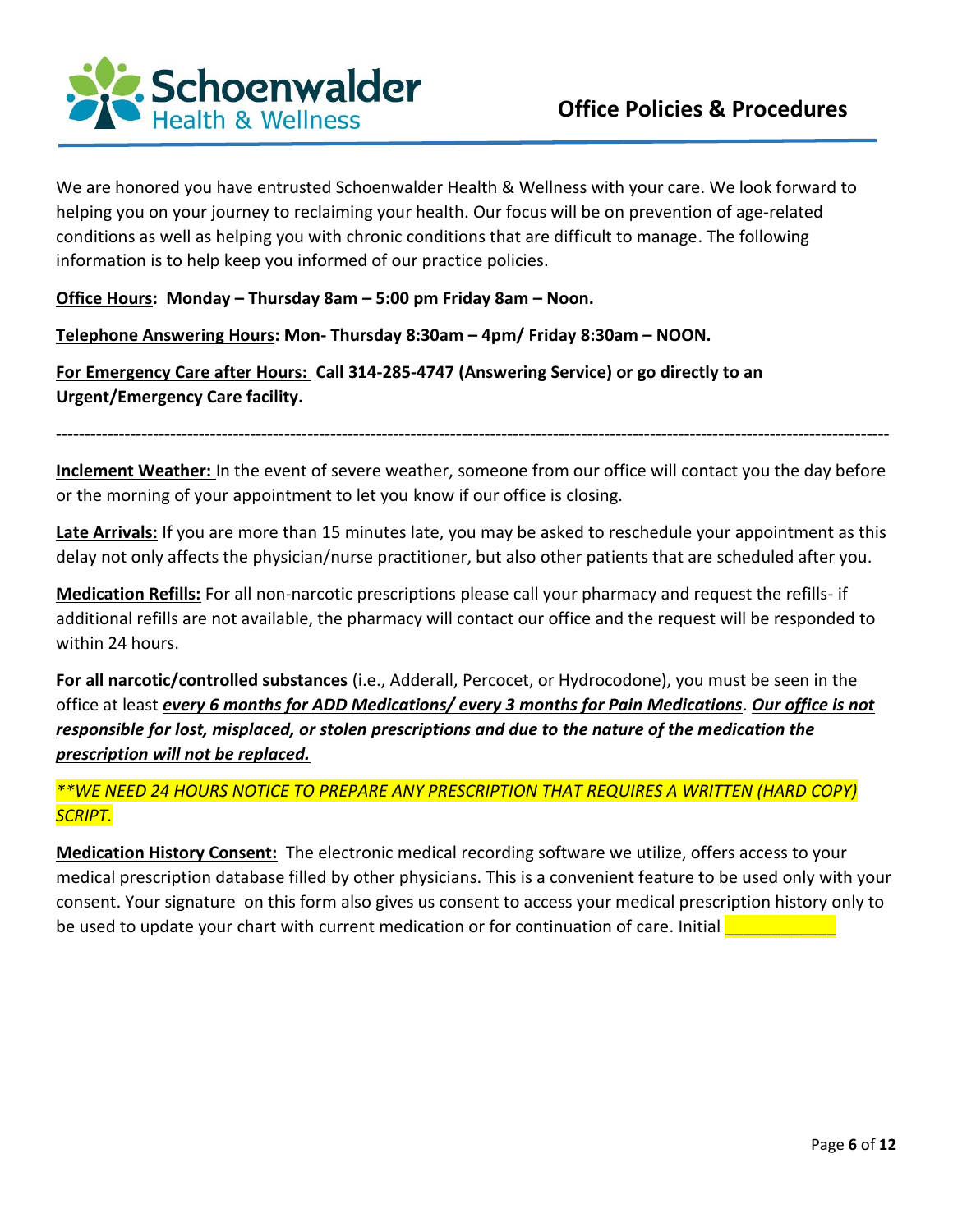**Email:** Providing your email address below will give Schoenwalder Health & Wellness permission to send you general office news, laboratory/imaging test orders, appointment reminders, promotions, and important notifications via an online campaign service; Some of the items may contain your Personal Health Information. *We do use an email service that states it is HIPAA compliant, but as with any electronic data transfer there is never anyway to guarantee complete security.* If you prefer to not receive notifications please write "refused" online below, the service will also allow you to unsubscribe at any time.

#### Email: \_\_\_\_\_\_\_\_\_\_\_\_\_\_\_\_\_\_\_\_\_\_\_\_\_\_\_\_\_\_\_\_\_\_\_\_\_\_\_\_\_\_\_\_\_\_\_\_\_\_\_\_\_\_\_\_\_\_\_\_\_\_\_\_

**Referrals:** Although we are not a participating provider, some insurance companies will still accept a referral from our office. If your insurance accepts referrals from an out of network provider note the following:

- **You are required to notify us at least 72 hours in advance of an appointment requiring a referral.**  Referrals to other physicians or diagnostic facilities can take up to 72 hours for our office process, failure to obtain a referral in a timely manner can result in making you responsible for all charges incurred at the specialist office.
- **Referrals will not be done after hours or on weekends.**

**Test Results:** Please have your labs drawn at least 2 weeks prior to your appointment so you may review labs with provider in office. Should you have laboratory or other diagnostic testing ordered through our practice, you will be notified of the results as soon as they are available *(please allow 10 business days from test date)* All results must first be reviewed by the ordering provider. You will receive a call or email from the doctor's assistant. You are ultimately responsible for your results – if you do not receive a call within the time frame listed above, please call the office.

**Telephone Consults:** As a convenience, our physicians/ practitioners offer telephone consultations. Payment for the consultation is due the date it is scheduled, if payment is not received prior to appointment time then the consult will be cancelled, and you will have to contact the office to reschedule.

**Disability/FMLA (Family Medical Leave Act) Forms:** We have a high volume of patients requesting disability and/or FMLA forms to be filled out. We require all forms to be submitted with patients' signature as early as possible to ensure we have enough time to complete them. There is a **\$75 fee** for each set of forms needing to be filled out. Please allow 2 weeks (14 days) for forms to be completed.

**Medical Records Request:** We require 2 weeks to respond to all medical records request. There is a \$26.06 retrieval fee plus \$0.55 per page for all requests. Requests from specialist or consulting physician office will be supplied at no charge. **HIPAA:** Since the HIPAA (Health Portability & Accountability Act of 1996) has been passed by the government, it is designed to protect the patient and their privacy as it relates to their medical information, *our office now mandates that NO information will be released to any individual, school, business, family member or friend unless the patient, or legal guardian of the patient has signed a HIPAA release form listing them as recipients for this information*. **NO EXCEPTIONS**

## **Cancellations/No Shows:**

Due to the increased number of patient "no shows" and/or last-minute cancellations, effective immediately *we now require 24 hours' notice if you are unable to keep your* **appointment.** The notice must be done via email to our office to: [ContactUs@schoenwalderhealth.com](mailto:ContactUs@schoenwalderhealth.com) (or use the 'Contact us' feature on our website).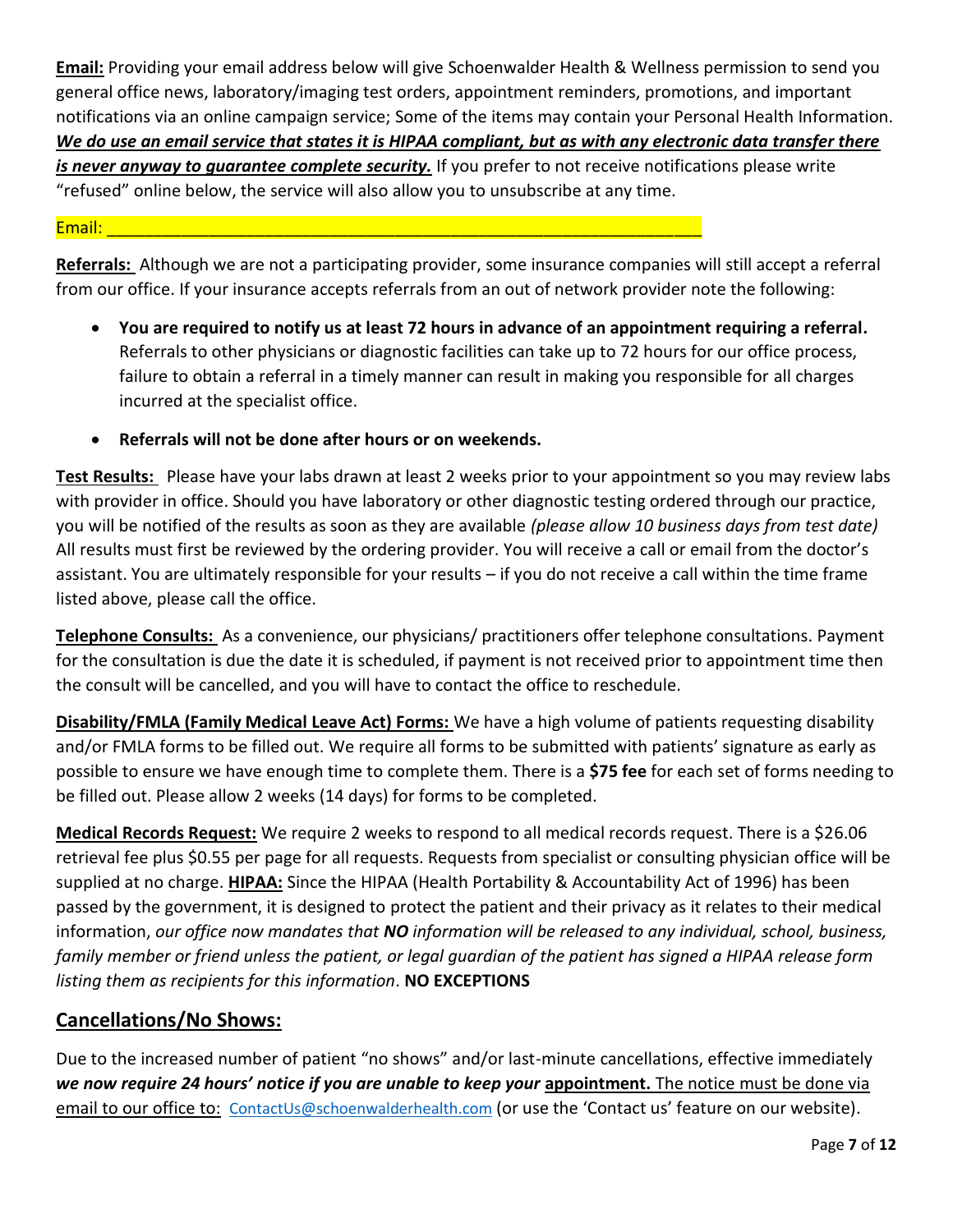Failure to do so will result in **being charged the full amount of the office visit scheduled for each** 

**appointment missed.** Three missed appointments without the courtesy of notification will result in termination of patient care at this practice. *Please note the appointment reminder calls/texts from our office are a courtesy to you. It is still your responsibility to keep track of your appointment date and time. Not receiving a reminder call/email will not excuse you from the no show fee.*

We understand that sometimes emergencies will interfere with schedules, but please make every effort to contact us promptly. Please consider *a missed appointment is valuable time that could have been utilized for other patient care needs.*

Until Further notice, I authorize Michael Schoenwalder DO LLC DBA Schoenwalder Health & Wellness to charge my credit card account. This card will automatically be charged when you miss your appointment without prior cancellation via email. Please note that once your credit card information is entered, it is encrypted and cannot be viewed or accessed by our organization. Our system is registered with PayPal and is a certified PCI compliant provider. *Refusal to provide credit card information will not exempt you from receiving a charge for missed appointment fees*. If you supply a credit card to us verbally, it will be assumed you have authorized the use of this card for any outstanding balances.

#### **X** Signature authorizing credit card use:

**Additional Financial Policy information:** We are committed to the success of your medical treatment and care. Please understand that a mutual financial understanding is part of our relationship, please review the following closely.

Note: Each appointment is set for an allotted amount of time. If you use additional time over the allotted time scheduled, you will be charged an additional \$75 in 15min increments as they are utilized.

**Payment is Due at the Time of Service.** We accept cash, checks, debit, HSA (with Visa or Mastercard Logo), all major credit cards and CareCredit. All past due balances and fees of service are due at the time of service unless you have made payment arrangements in advance of your appointment.

**Returned Checks:** There is a *\$30 fee for each returned check*. You are required to pay our returned check processing fee plus the amount of the check that was written by cash or money order within 15 days of notification from us. Failure to do so may result in our office contacting a collection agency for further review. If we receive two (2) returned checks from a patient, we will no longer accept another check from that patient. Cash or money orders will need to be the method of payment.

**Proof of Insurance:** Please provide proof of insurance cards and valid photo ID with you at each visit. It is your responsibility to notify the office of changes in your health insurance. *Insurance cards* will be checked at *EVERY visit* so please have your most current insurance card available for verification. *We do not bill your insurance, but in the event, we order laboratory testing or tests from another facility we are required to supply this information.* 

You will be financially responsible for charges and the filing to any insurance carrier.

Please be aware that some or all the services you receive may be non-covered or not considered medically necessary by your insurer. You must pay for these services in full. Since each insurance plan/group policies can vary greatly, you are responsible for knowing your insurance benefits.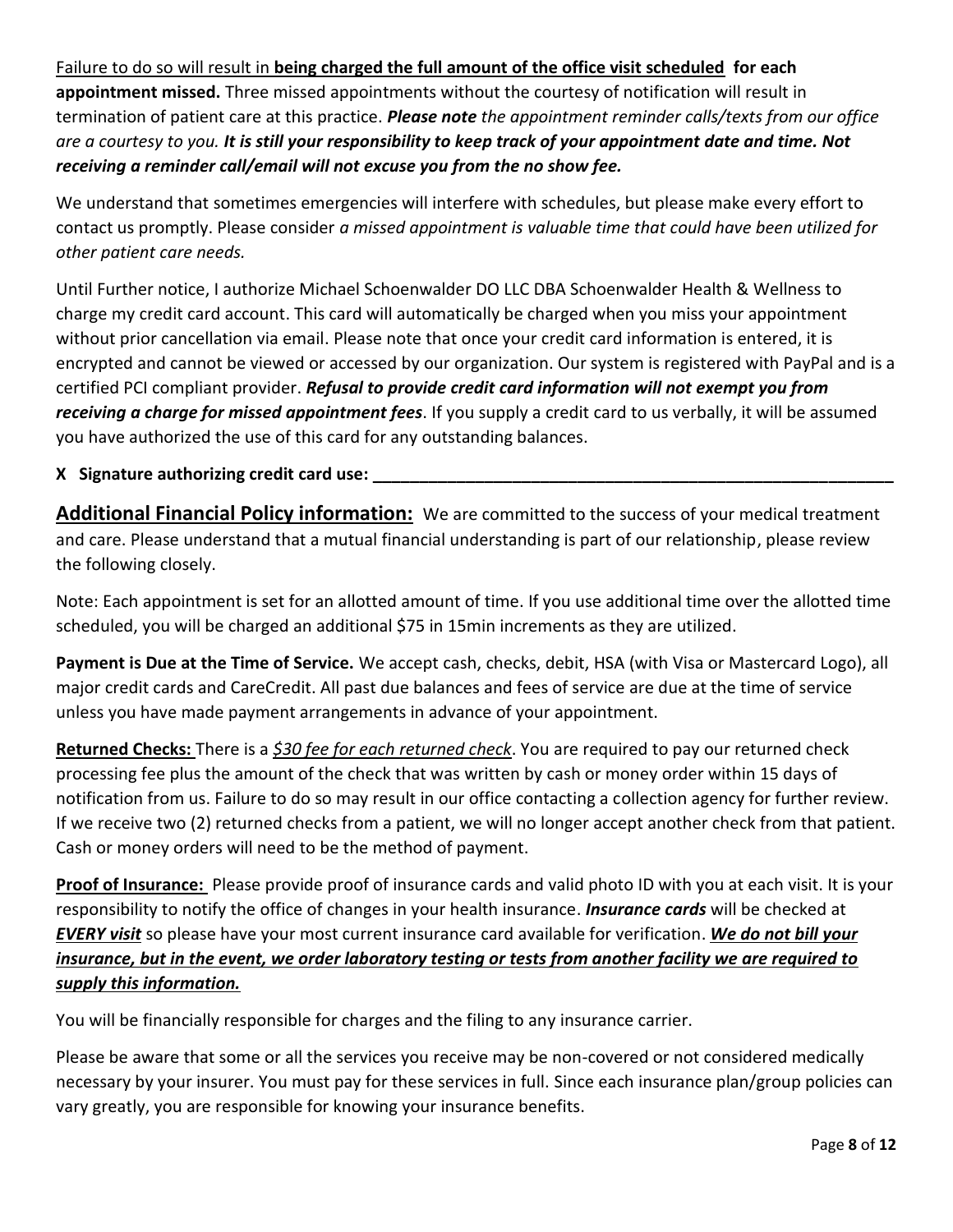#### **RELEASE OF INFORMATION, ASSIGNMENT OF BENEFITS, AND FINANCIAL RESPONSIBILITY**

I hereby authorize Michael Schoenwalder, DO LLC DBA Schoenwalder Health & Wellness (facility) to release by electronic means or otherwise any medical and/or billing information concerning my care, including copies of my medical records to the following:

a. Any person or entity responsible for payment for the medical services rendered to me at the facility, including third party payers, self-insurers, worker's compensation carriers and government agencies or any person or entity acting as the agent or contractor of such party responsible for payment, in connection with obtaining payment for the medical services rendered to me at by employees of the facility or any person providing services at the facility.

b. Federal, State, or other governmental or quasi-governmental agencies or such other parties required by law for reporting purposes or for purposes of determining eligibility in government sponsored benefit programs.

c. Any health professionals involved in my care for the purpose of facilitating the continuity of my medical care.

This includes information relative to alcohol abuse, drug abuse, psychological or psychiatric conditions and Acquired Immune Deficiency Syndrome (AIDS).

I acknowledge that the above authorization has no expiration date and is valid to authorize the release of medical records and billing information at any time a valid request is received. Initial x

**FINANCIAL RESPONSIBILITY**: It is understood that payment for services rendered by Michael Schoenwalder, DO LLC; DBA as Schoenwalder Health & Wellness is my responsibility.

A copy of this form shall have the same force and effect as the original.

The undersigned is the patient, the patient's legal representative or is authorized by the patient to execute this form and accepts its terms.

Your signature below indicates you have read and understand the information noted above and office policies and procedures document.

X\_\_\_\_\_\_\_\_\_\_\_\_\_\_\_\_\_\_\_\_\_\_\_\_\_\_\_\_\_\_\_\_\_\_\_\_\_\_\_ \_\_\_\_\_\_\_\_\_\_\_\_\_\_\_\_\_\_\_\_\_\_\_\_\_\_\_\_\_\_\_

Patient/Guardian Signature Date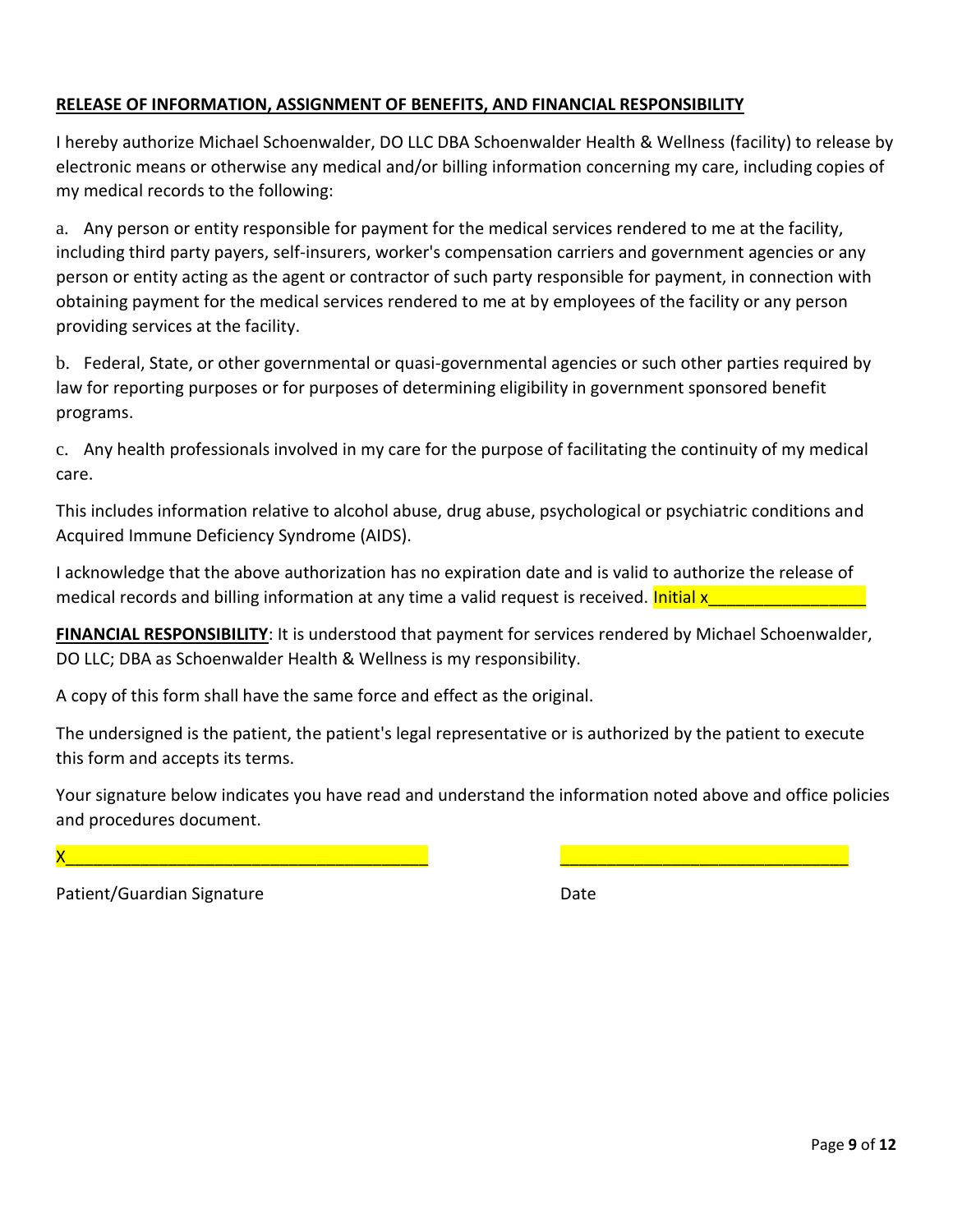

# Authorization to Release Health **Information**

|                                                                                                                 | <b>OFFICIAL USE ONLY</b>                                                                    |                                                                                                                                       |
|-----------------------------------------------------------------------------------------------------------------|---------------------------------------------------------------------------------------------|---------------------------------------------------------------------------------------------------------------------------------------|
| Signature of Guardian* or Personal<br><b>Representative of Patient's Estate</b>                                 | Date of Guardian's/Personal<br><b>Representative's Signature</b>                            | <b>Description of Authority to Act</b><br>for the Patient                                                                             |
| <b>Signature of Patient*</b>                                                                                    | Date of Patient's Signature                                                                 | Date of Birth or Social Security Number                                                                                               |
| THIS FORM MUST BE FULLY COMPLETED BEFORE SIGNING - note that signature is required in two places. *             |                                                                                             |                                                                                                                                       |
| for the copies; if not, then your copies may be mailed along with an invoice.                                   |                                                                                             |                                                                                                                                       |
|                                                                                                                 |                                                                                             | FEES FOR COPIES: Federal and state laws permit a fee to be charged for the copying of patient records. You may be required to pre-pay |
|                                                                                                                 |                                                                                             | the purpose of the intended use or disclosure of information about me:                                                                |
| ٠<br>$\bullet$                                                                                                  |                                                                                             |                                                                                                                                       |
| revocation will not affect those actions.                                                                       |                                                                                             |                                                                                                                                       |
| I may revoke this authorization by notifying<br>٠                                                               |                                                                                             | However, I understand that any action already taken in reliance on this authorization cannot be reversed, and my                      |
| $\bullet$                                                                                                       | facility receiving it and would then no longer be protected by federal privacy regulations. | I understand that the information used or disclosed may be subject to re-disclosure by the person or class of persons or              |
|                                                                                                                 |                                                                                             |                                                                                                                                       |
|                                                                                                                 |                                                                                             |                                                                                                                                       |
|                                                                                                                 |                                                                                             | Unless you sign here, NO INFORMATION ABOUT ALCOHOL/SUBSTANCE ABUSE, HIV/AIDS, OR MENTAL HEALTH WILL BE DISCLOSED:                     |
|                                                                                                                 |                                                                                             |                                                                                                                                       |
| The specific information that should be disclosed is (please give dates of service if possible)                 |                                                                                             |                                                                                                                                       |
|                                                                                                                 |                                                                                             |                                                                                                                                       |
| me:<br>Dr. Michael Schoenwalder DO/Kristina Plesons NP - 1585 Woodlake Drive, Suite 214, Chesterfield, MO 63017 |                                                                                             |                                                                                                                                       |
|                                                                                                                 |                                                                                             | The following physician/medical facility/person (or class of persons) may receive disclosure of protected health information about    |
|                                                                                                                 |                                                                                             | The following physician/medical facility/specific person or class of person is authorized to use or disclose information about me:    |
| I hereby authorize use or disclose of protected health information about me described below.                    |                                                                                             |                                                                                                                                       |
| City, State, Zip Code                                                                                           |                                                                                             | Patient's Telephone Number                                                                                                            |
| Address                                                                                                         |                                                                                             | Patient's Date of Birth                                                                                                               |
|                                                                                                                 |                                                                                             |                                                                                                                                       |
| Patient's Full Name                                                                                             |                                                                                             | Patient's Social Security Number/Medical Record Number                                                                                |
|                                                                                                                 |                                                                                             |                                                                                                                                       |

**\_\_\_\_\_\_\_\_\_\_\_\_\_\_\_\_\_\_\_\_\_\_\_\_\_\_\_\_\_\_\_\_\_\_\_ \_\_\_\_\_\_\_\_\_\_\_\_\_\_\_\_\_\_\_\_\_\_\_\_\_\_\_\_\_\_\_\_\_\_\_\_\_\_\_ \_\_\_\_\_\_\_\_\_\_\_\_\_\_\_\_\_\_\_\_\_\_\_\_\_\_\_\_\_\_\_\_\_\_\_\_\_**

**Received by Date**<br> **Received by Date**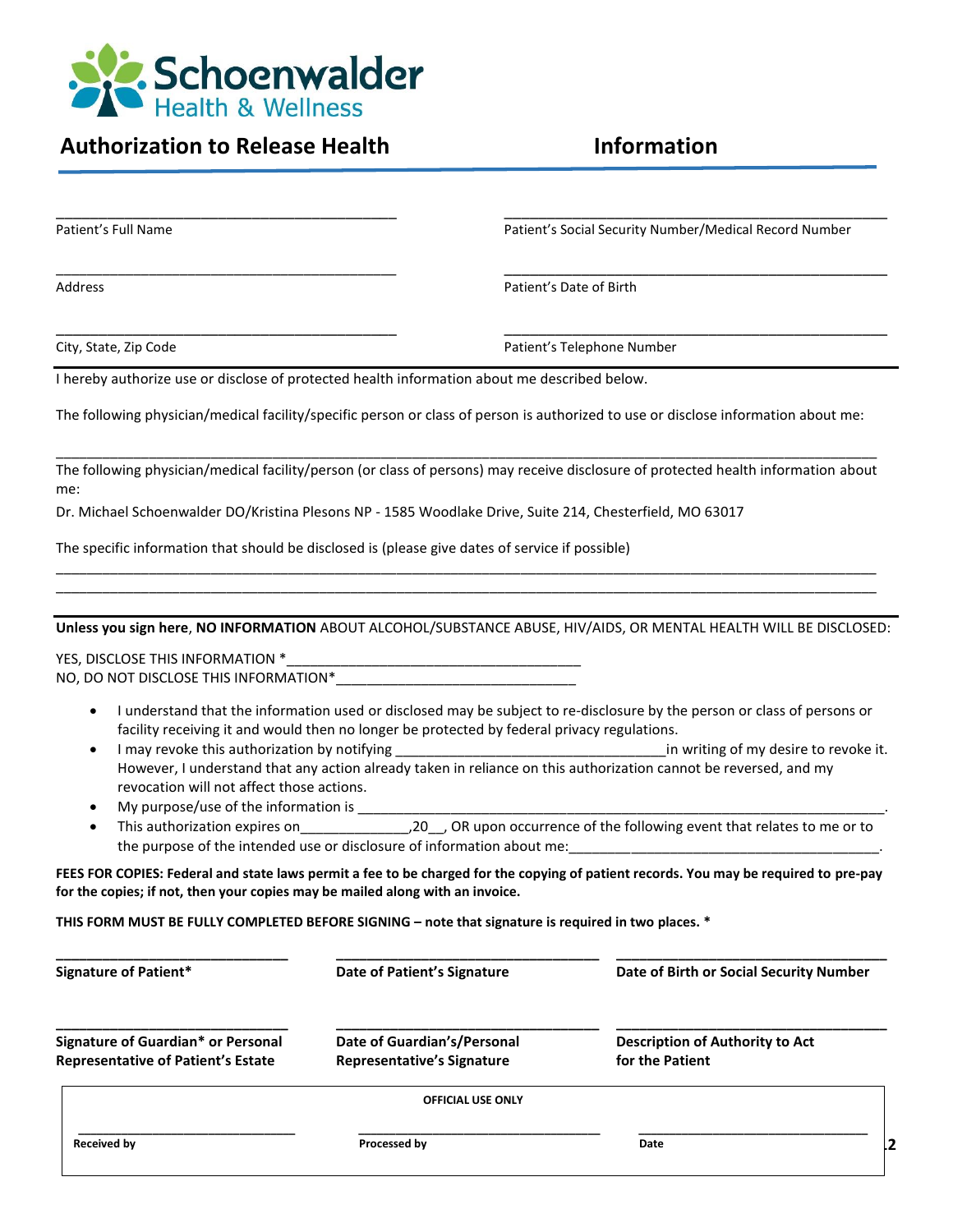

#### **NOTICE OF PRIVACY PRACTICES**

**We are legally required to give you this Notice and to get a signed statement that you received it. By signing this form, you are saying that you have received Schoenwalder Health & Wellness LLC Notice of Privacy Practices.**

**Schoenwalder Health & Wellness LLC Notice of Privacy Practices tells you how we can use and disclose your health information. It also describes certain rights you have about your health information kept by us. Please review the Notice of Privacy Practices carefully.**

**The undersigned hereby acknowledges receipt of Notice of Privacy Practices for Michael Schoenwalder, DO. DBA SCHOENWALDER HEALTH AND WELLNESS LLC.**

| Patient Signature/Parent/guardian | Date |
|-----------------------------------|------|